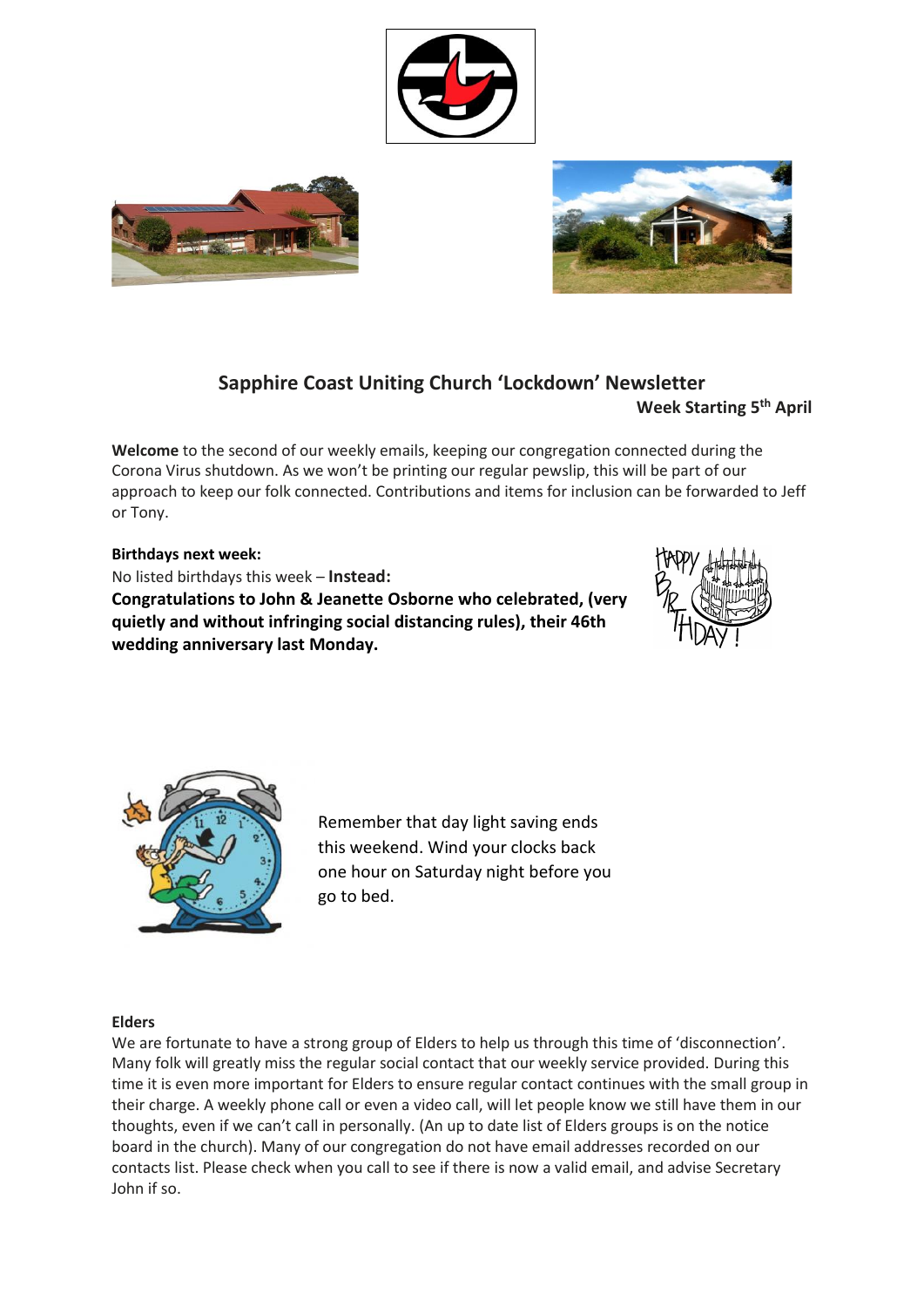#### **Your Weekly Offerings**

While our church services are on hold, and we can't meet in person, our regular expenses will still need to be paid. In addition, we will be without our hall rental income for some time and the Op Shop will also be closed for the shutdown period. We rely on your weekly offerings to help meet our ongoing expenses. The Church Council Executive are encouraging the congregation to use direct debit (Giving Direct) if possible, as your mode of regular financial giving; if you would like to set up Giving Direct, please contact treasurer Jeff for details.

We understand that not everyone can do this and for those of you who prefer to give your offerings in the plate, please could I request that you continue to put your offerings aside in an envelope, that can be placed in the collection when normal activities eventually resume.

## **Lectionary readings this week:**

Isaiah 50: 4-9a Matthew 21: 1-11 Philippians 2: 5-11



SALTBUSH UNITING THE SCATTERED COMMUNITY **Saltbush – Uniting the Scattered Community**

[https://saltbushcommunity.uca.org.au/the-word-around-the-bush/](https://unitingchurch.us7.list-manage.com/track/click?u=8b13db725cf3e4b308fa1fd5a&id=43c988d0b0&e=a6634b5374)

Saltbush has online resources accessible online at "The Word around the Bush" and is available for all to use—this could be used as a reference point for people in their own homes, if they choose not to attend worship, or if such gatherings are put on hold for a time. (If you use this, you might consider providing some financial support)

## **Holy Week at Home**



Each year, the Christian church reviews the events leading up to Jesus' death and resurrection in a series of special days called Holy Week. The story of Jesus' suffering and death is difficult for people

of all ages; still, it is at the heart of the Christian faith. Take time to experience the emotions of these Holy Week events together with others.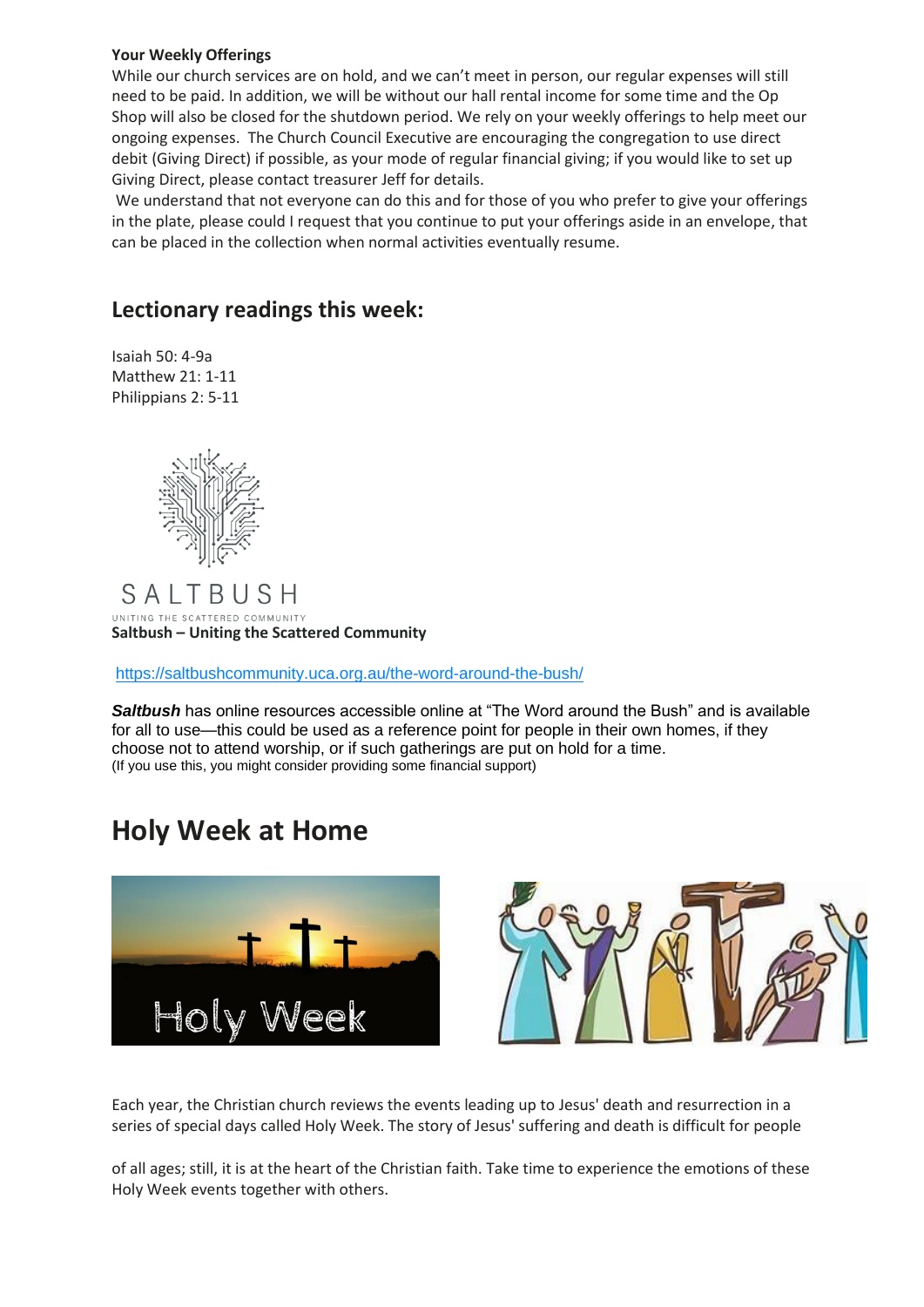

Sunday 5<sup>th</sup> April

## **Palm Sunday Matthew 21:1-11**

In some congregations this is called Palm/Passion Sunday because the service begins with a telling of Jesus' entry into Jerusalem and then later, the entire story of Jesus' death is read, which is sometimes called "the passion." The Jewish people in Jesus' time had been waiting over 500 years for a king. The Hebrew prophets had said God's promised messiah would govern Israel and also bring peace on earth and reconciliation with God. Many in the crowd expected Jesus to lead a revolt to overthrow the Romans and re-establish, the kingdom of Israel, but the crowds would learn that Jesus was very different than the messiah they expected.

The story of Palm Sunday is filled with imagery from the Hebrew Scriptures. *Read Zechariah 9:9 and Psalm 118:26-27.* These are stories that people in Jesus' time would have known. What do you remember about Palm Sunday services you have attended? What was said and done there?

## **Maundy Thursday John 13:1-17, 31b-35**



Thursday 9th April

On this night, during a celebration of the Passover, Jesus knelt to wash the feet of his disciples. After this meal Jesus also shared the last supper with his disciples - a meal we still remember and celebrate today in Holy Communion.

*Read John 13:34-35*. This is Jesus' commandment to his disciples and to us. How are you keeping this commandment? Where do you see other people showing love as Jesus asks? What else could you or others do to show that they are followers of Jesus?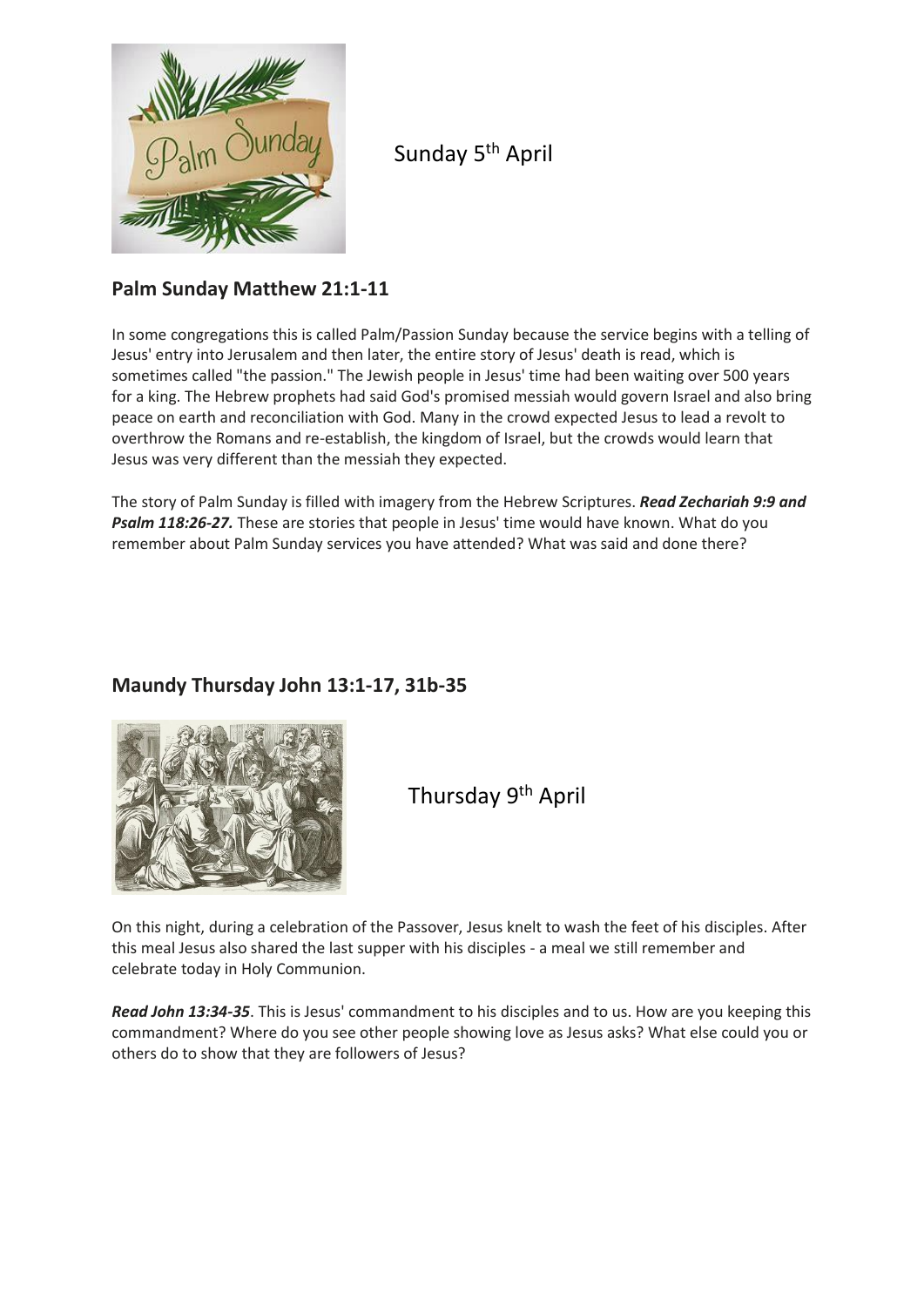### **Good Friday John 18:1—19:42**



Friday 10th April

For Christians, Good Friday is one of the saddest days of the year. The same people who had shouted "Hosanna!" on Palm Sunday now cried "Crucify him!" This day of sorrow reminds us that even in impossible situations God can bring life and hope.

Take some time today and tomorrow to read *John 18:1-19:42.* 

What parts of this story stand out for you? What do Jesus' words and actions tell you about him? What questions do you have? Talk with your friends or family about them or use outlets like writing, drawing, music, prayer, or movement to express your thoughts and feelings.



### **Table Grace**

*First the seed and then the grain Thank you, God for sun and rain First the flour and then the bread Thank you, God that we are fed Thank you, God for all your care Help us, God, to share and share Amen*

Faith, mighty faith, the promise sees, And looks to God alone; Laughs at impossibilities, And cries, "It shall be done"

*Charles Wesley*